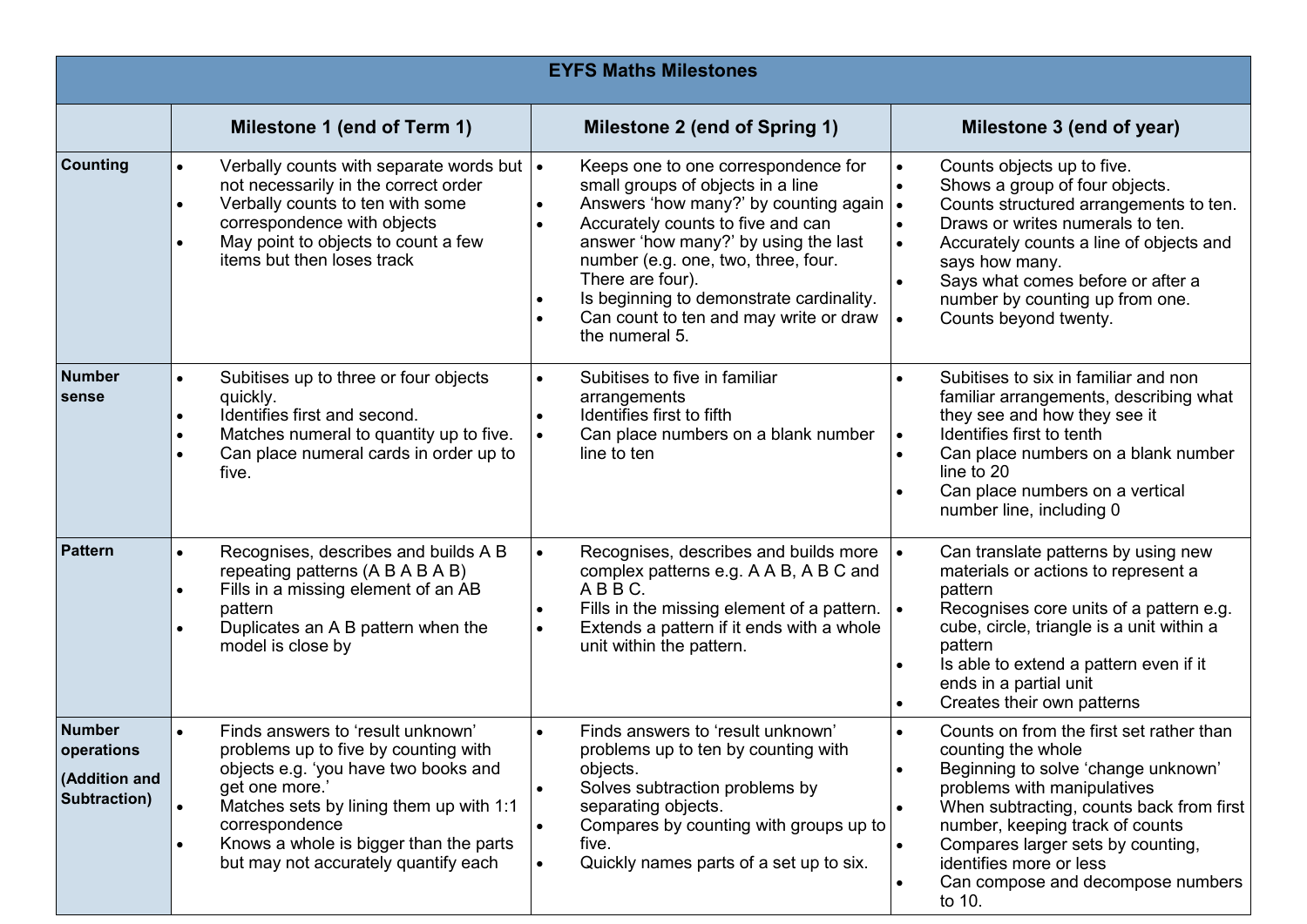| <b>EYFS Maths Milestones</b>                                    |                                                                                                                                                                                                                                                                                                                                                                          |                                                                                                                                                                                                                                                                                                                                                                                                                                               |                                                                                                                                                                                                                                                                                                                                                                                                                                                                                              |  |  |  |
|-----------------------------------------------------------------|--------------------------------------------------------------------------------------------------------------------------------------------------------------------------------------------------------------------------------------------------------------------------------------------------------------------------------------------------------------------------|-----------------------------------------------------------------------------------------------------------------------------------------------------------------------------------------------------------------------------------------------------------------------------------------------------------------------------------------------------------------------------------------------------------------------------------------------|----------------------------------------------------------------------------------------------------------------------------------------------------------------------------------------------------------------------------------------------------------------------------------------------------------------------------------------------------------------------------------------------------------------------------------------------------------------------------------------------|--|--|--|
|                                                                 | <b>Milestone 1 (end of Autumn 1)</b>                                                                                                                                                                                                                                                                                                                                     | Milestone 2 (end of Spring 1)                                                                                                                                                                                                                                                                                                                                                                                                                 | Milestone 3 (end of year)                                                                                                                                                                                                                                                                                                                                                                                                                                                                    |  |  |  |
| <b>Number</b><br>operations<br>(Multiplication<br>and Division) | Shares by dealing out a group of objects   •<br>between two people.<br>Engages in rhythmic counting e.g. one<br>two one two.                                                                                                                                                                                                                                             | Makes small equal groups (up to six) in<br>the context of sharing fairly.<br>Skips one to one counting, saying 'two,<br>$\bullet$<br>four, six'                                                                                                                                                                                                                                                                                               | Solves sharing problems using concrete<br>objects up to 20 and between two and<br>five people.<br>Solves small number multiplication<br>problems by sorting objects into small<br>groups.                                                                                                                                                                                                                                                                                                    |  |  |  |
| <b>Finger gnosis</b>                                            | Uses fingers during fine motor skill  .<br>$\bullet$<br>activities<br>Takes part in finger rhymes.<br>$\bullet$                                                                                                                                                                                                                                                          | Identifies different fingers especially in<br>songs like 'Peter Pointer' and 'Baby<br>Small.'<br>Matches finger symbols to collections of<br>objects.                                                                                                                                                                                                                                                                                         | Shows numbers with fingers.<br>Follows lines on a maze with different<br>fingers.                                                                                                                                                                                                                                                                                                                                                                                                            |  |  |  |
| <b>Sets</b>                                                     | Recognises and identifies objects<br>$\bullet$<br>that are alike e.g. red objects.<br>Sorts by using a single attribute<br>$\bullet$<br>e.g. 'I picked out all the heart<br>shaped pieces.'                                                                                                                                                                              | $\bullet$<br>Uses binary sorting: dividing a collection $\cdot$<br>into two groups, ones with a specific<br>attribute and ones without.<br>Comes up with own criteria for sorting.<br>$\bullet$                                                                                                                                                                                                                                               | Uses multiple set sorting by focusing on<br>different attributes e.g. red gloves and<br>mittens can become large red gloves<br>and large red mittens.<br>Compares and orders sets by using<br>specifically mathermatical attributes e.g.<br>the set that has the most (quantity).                                                                                                                                                                                                            |  |  |  |
| <b>Measurement</b>                                              | Identifies length, weight and<br>$\bullet$<br>capacity as attributes<br>Explores differences in size,<br>$\bullet$<br>weight and length<br>Compares capacity of two<br>containers by pouring<br>Understands recent past and<br>future.<br>Is beginning to anticipate times of<br>the day e.g. lunch, home.<br>Describes length or height<br>measurement as big or small. | Makes comparisons between objects<br>$\bullet$<br>relative to size, length, weight and<br>capacity.<br>Physically aligns two objects to see<br>which is longer.<br>Packs cubes into a box in an organised<br>way.<br>Can order up to five objects by length<br>$\bullet$<br>Uses 'than' to compare objects<br>∣•<br>Remembers the sequence of events in<br>$\bullet$<br>a book or real life<br>Uses non-standard measuring tools<br>$\bullet$ | Describes measurable attributes of<br>$\bullet$<br>objects<br>Enjoys predicting and discussing<br>comparisons of attributes<br>Understands fairness and accuracy<br>Uses a variety of measuring tools<br>$\bullet$<br>Compares the length of two objects by<br>using a third object<br>Estimates how many cubes will fill a<br>space<br>Sequences and orders events<br>Is beginning to use a timer and a<br>calendar<br>Uses an increasing amount of<br>$\bullet$<br>measurement vocabulary. |  |  |  |